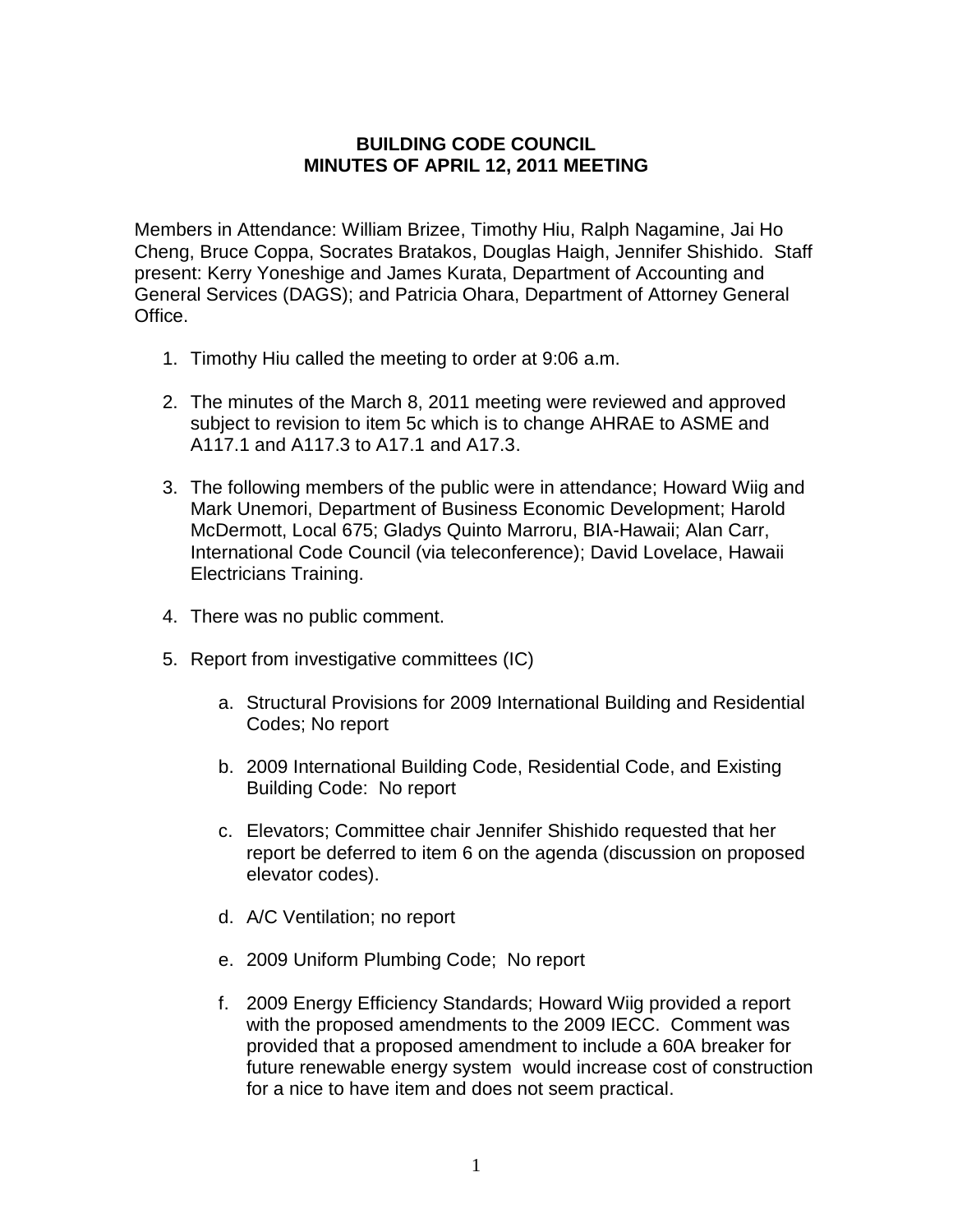- g. State Fire Code; The State Fire Council is reviewing draft amendments to the 2009 NFPA.
- h. Training on State building codes; No report
- i. Fenestration exemption template; Howard Wiig to provide Kerry Yoneshige with the finalized template and instruction for inclusion on the Council's website.
- j. Fire sprinkler implementation in new 1 and 2 family dwellings; Committee co chair Socrates Bratakos reported that there were actually two subcommittees, one for infrastructure and the other for sprinkler systems. The infrastructure committee is meeting once a month.
- k. Communication and training; Howard Wiig reported that he is in the process of contracting ICC to prepare the 2009 IBC and IRC in ramseyer format, hired a training consultant to perform IECC training and contracted with the Hilo Conference Center to handle the registration for the IECC training classes (except for Maui).
- l. 2011 Electricial Code; David Lovelace, investigative committee chair asked for clarification on annex H which cover administrative functions. After discussion, the Chair noted that the annexes required specific adoption by the Council and to date this had not caused problems for those using the code. The Chair noted that possible commentary through a questions and answer document may help to provide clarification to users of the code.
- 6. Legislation; Two bills were discussed, one on structures on aquafarms and other agricultural structures not be subject to permitting requirements and the other a resolution requesting the Council to adopt the fire sprinkler requirement in the building codes. Both bills were opposed, first by the State Fire Council and the second by City and County of Honolulu and State Fire Council (based on revision requiring fire retardant paint).
- 7. Proposed elevator code: Jennifer Shishido distributed the draft elevators codes and provided discussion on the basis for the current codes in use and background on the proposed changes to the elevator codes including what model building codes were used. A handout was provided which listed the codes used in the proposed codes and schedules for each section showing current code, proposed code, and the rationale for the proposed code. She also noted that document presented was for discussion only and she is open to comments on it.